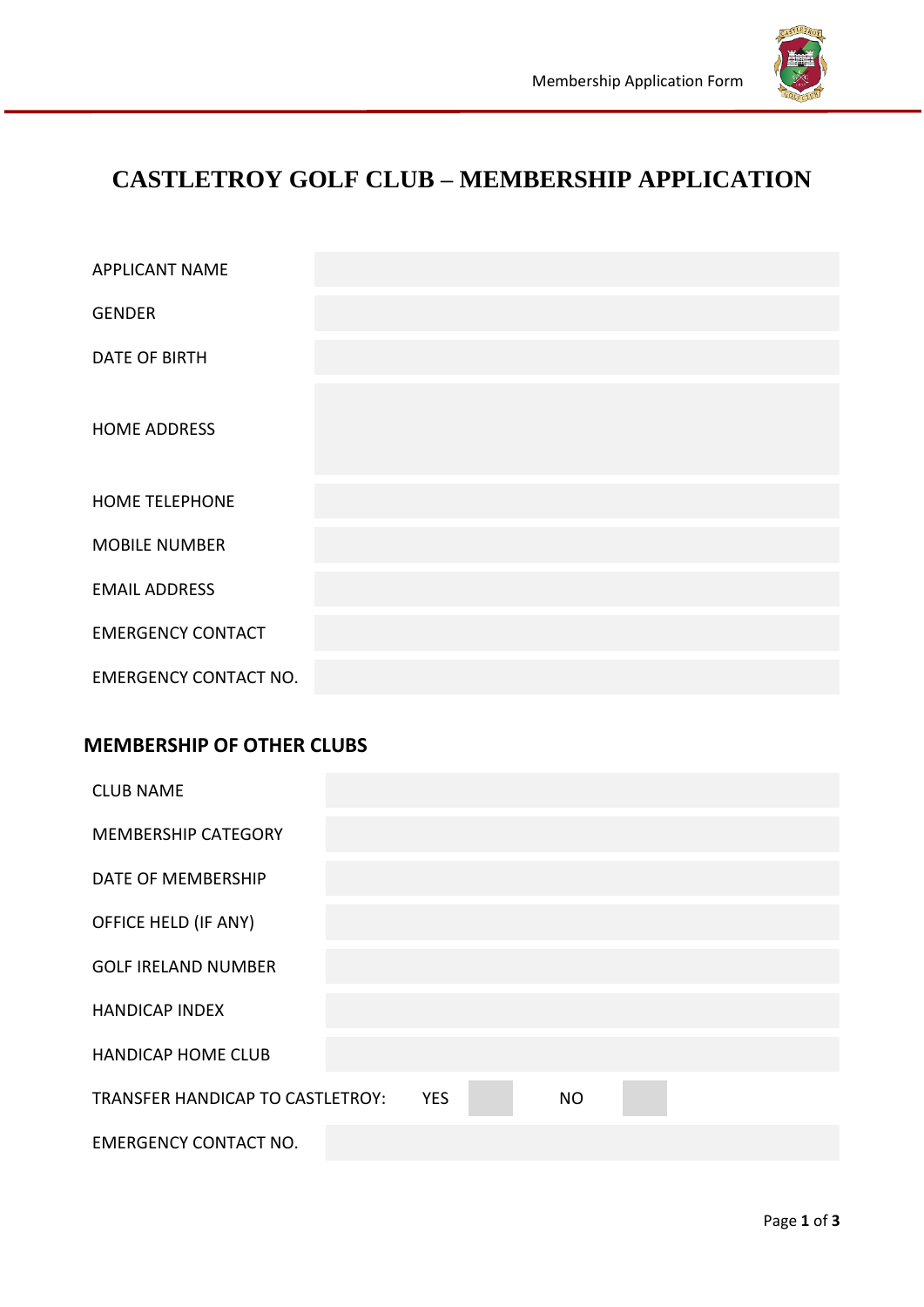

## ANY OTHER INFORMATION RELEVANT TO YOUR APPLICATION:

## **MEMBERSHIP CATEGORY APPLYING FOR (CHOOSE ONE ONLY):**

| <b>FULL MEMBERSHIP</b>          | <b>COUNTRY MEMBERSHIP</b>  |
|---------------------------------|----------------------------|
| INTERMEDIATE MEMBERSHIP (24-29) | <b>PAVILION MEMBERSHIP</b> |
| YOUNG ADULT MEMBERSHIP (18-23)  | <b>OVERSEAS MEMBERSHIP</b> |

#### **PROPOSER AND SECONDER:**

*Please note your Proposer and Seconder must hold membership of Castletroy Golf Club for a minimum of three years. Your application must be accompanied by a letter of recommendation from both your Proposer and Seconder, indicating your period of acquaintanceship and reasons for approval.* 

| PROPOSER (BLOCK CAPITALS)        |  |
|----------------------------------|--|
| <b>SIGNATURE</b>                 |  |
| <b>SECONDER (BLOCK CAPITALS)</b> |  |
| <b>SIGNATURE</b>                 |  |
| <b>INTRODUCED BY</b>             |  |